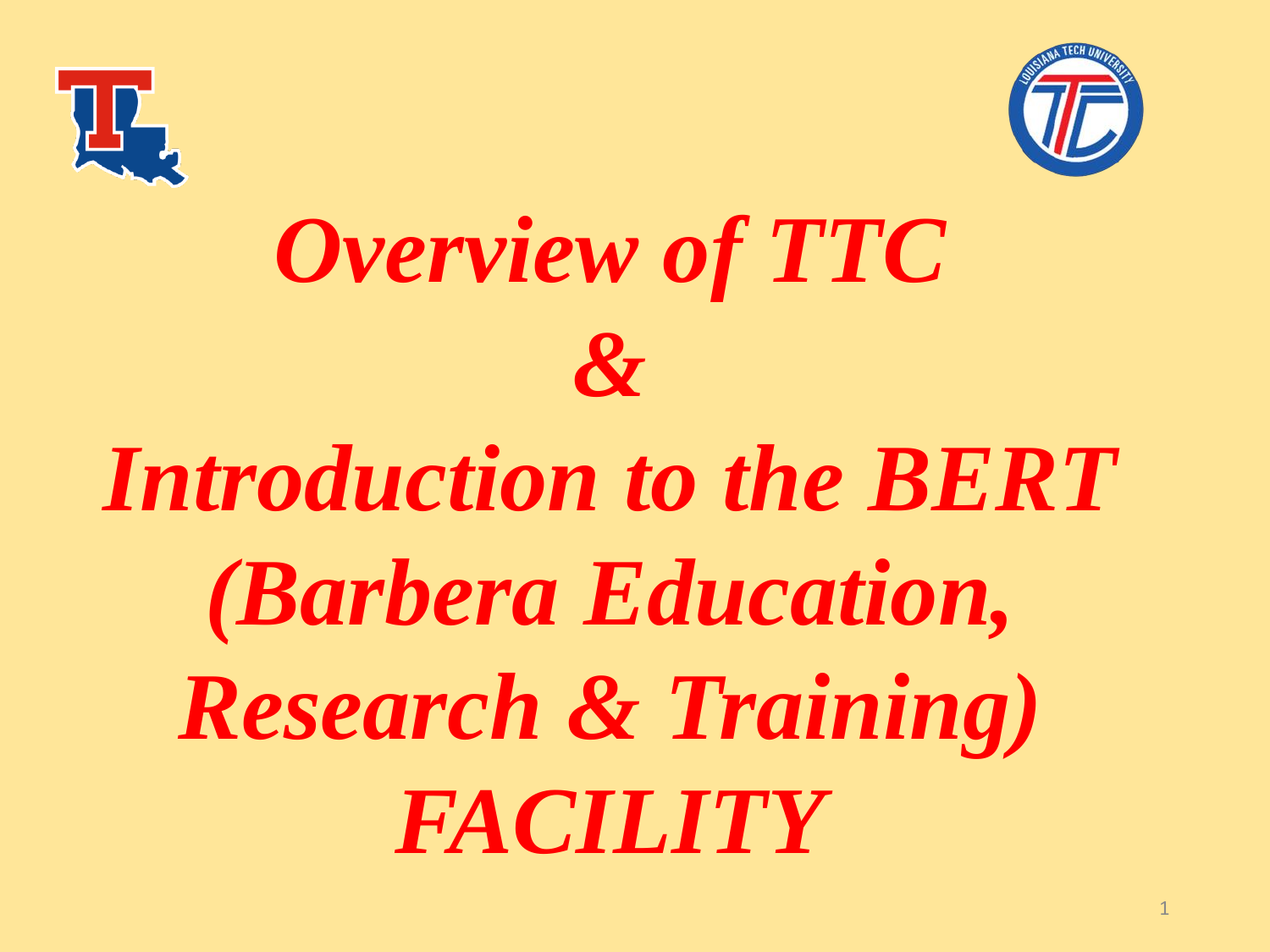

### **Overview of TTC**

Louisiana Tech University Trenchless Technology Center



For over 30 years TTC has lead the way in expanding the science and practice of trenchless technology through research, education and technology transfer. TTC is expanding the research focus on integration of trenchless technology into asset management and continues to grow research programs to further increase understanding of the fundamental performance issues associated with various technical and management solutions to meet the current and future challenges of our global underground infrastructure.



• **Research** • **Education** • **Technology Transfer**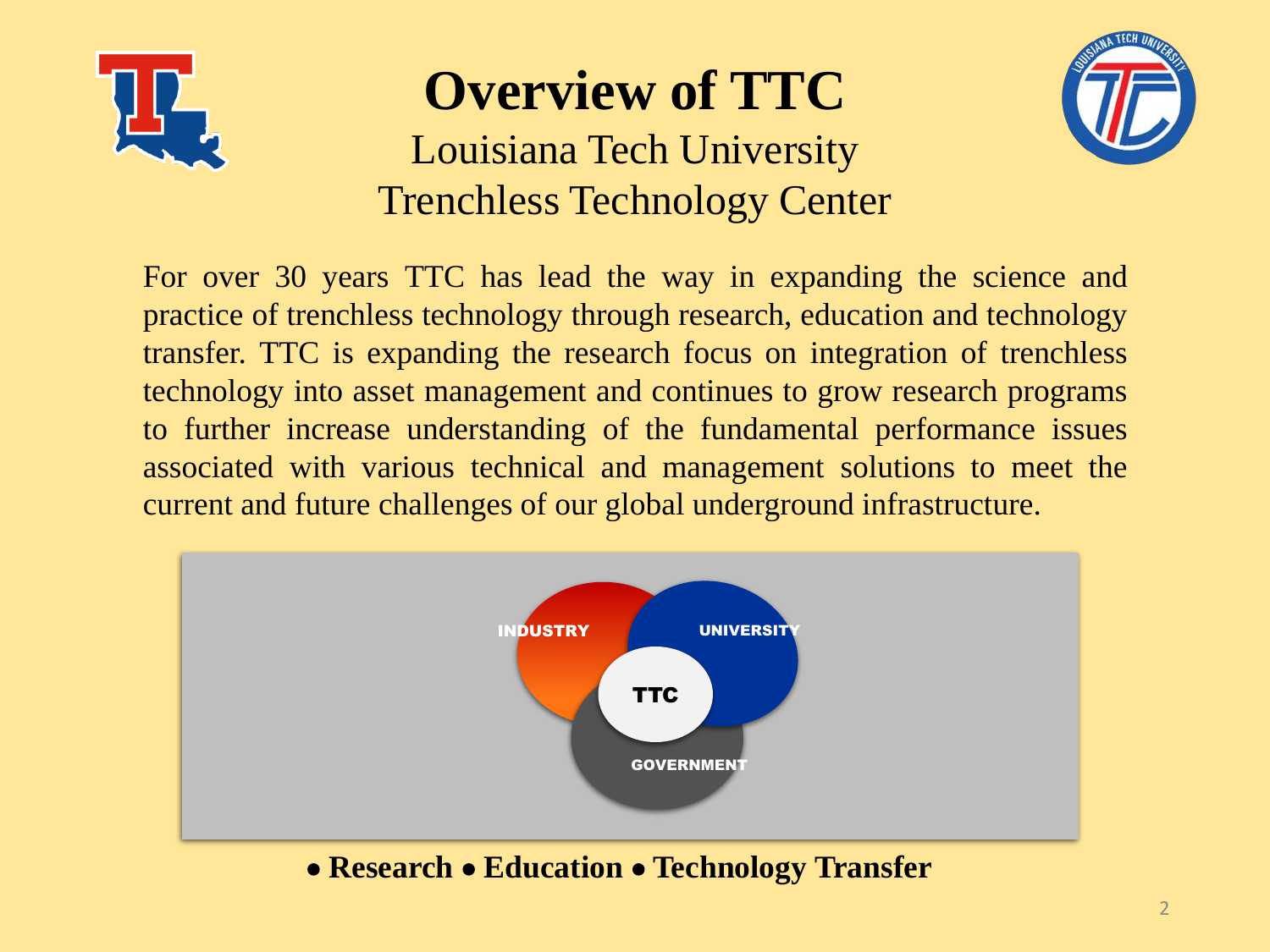#### *TTC Total Solution for Meeting Our Underground Infrastructure Challenges*



- LA Tech has made a commitment to expand on the physical space dedicated to TTC to form a TTC Underground Infrastructure Campus (UIC),
- The next structure to be built on our UIC will be the Barbera Education, Research & Training (BERT) Facility.
- TTC has established a TTC Living Lab (LL) program with the City of Ruston's Department of Public Works. The LL will be utilized for validating long-term performance of technical solutions under real-world conditions. 3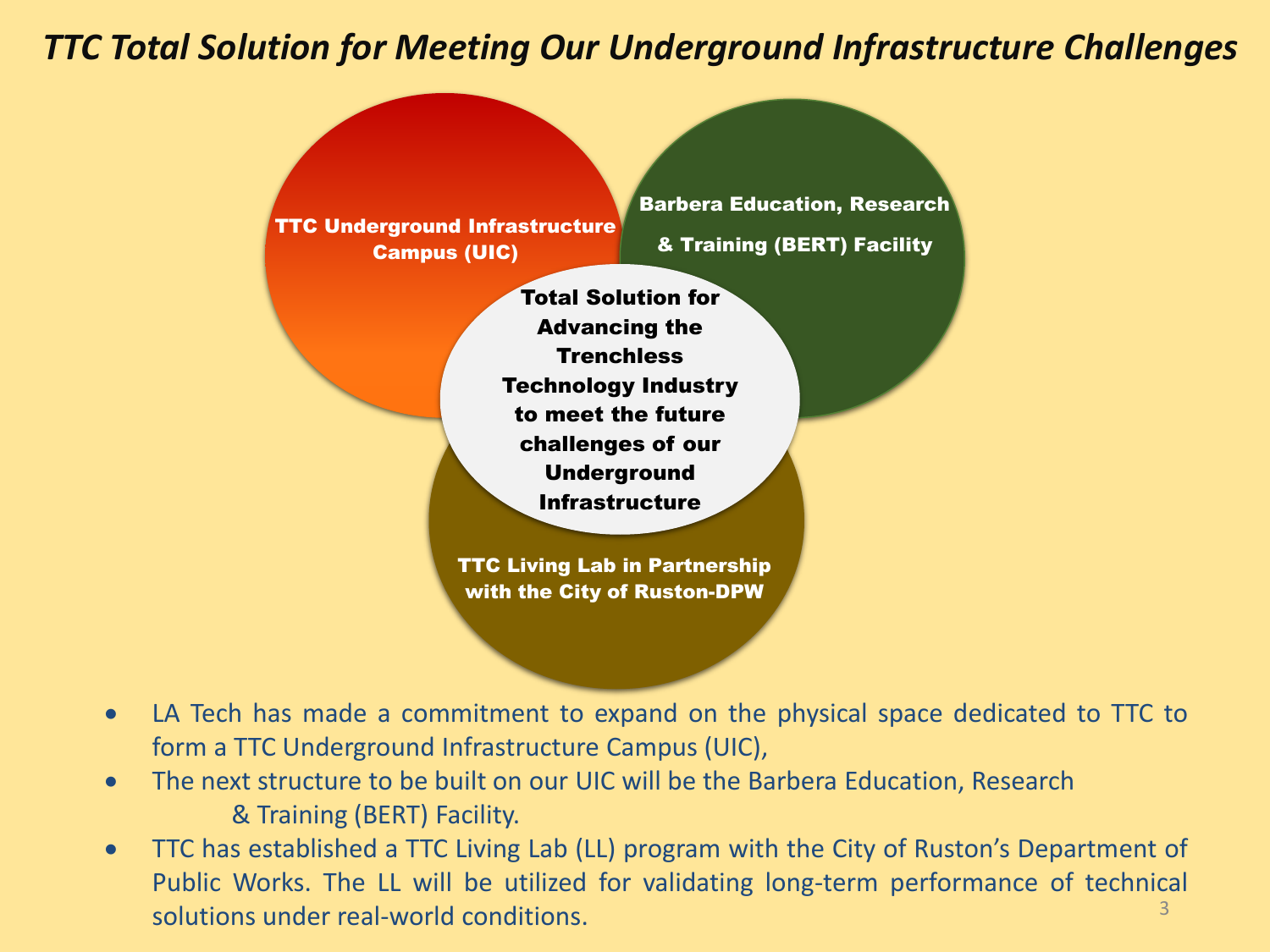## *Why BERT?*

- Workforce development
- Professional development
- Train graduate and undergraduate students
- Train college professors (2 years & 4 years)
- Train union trainers

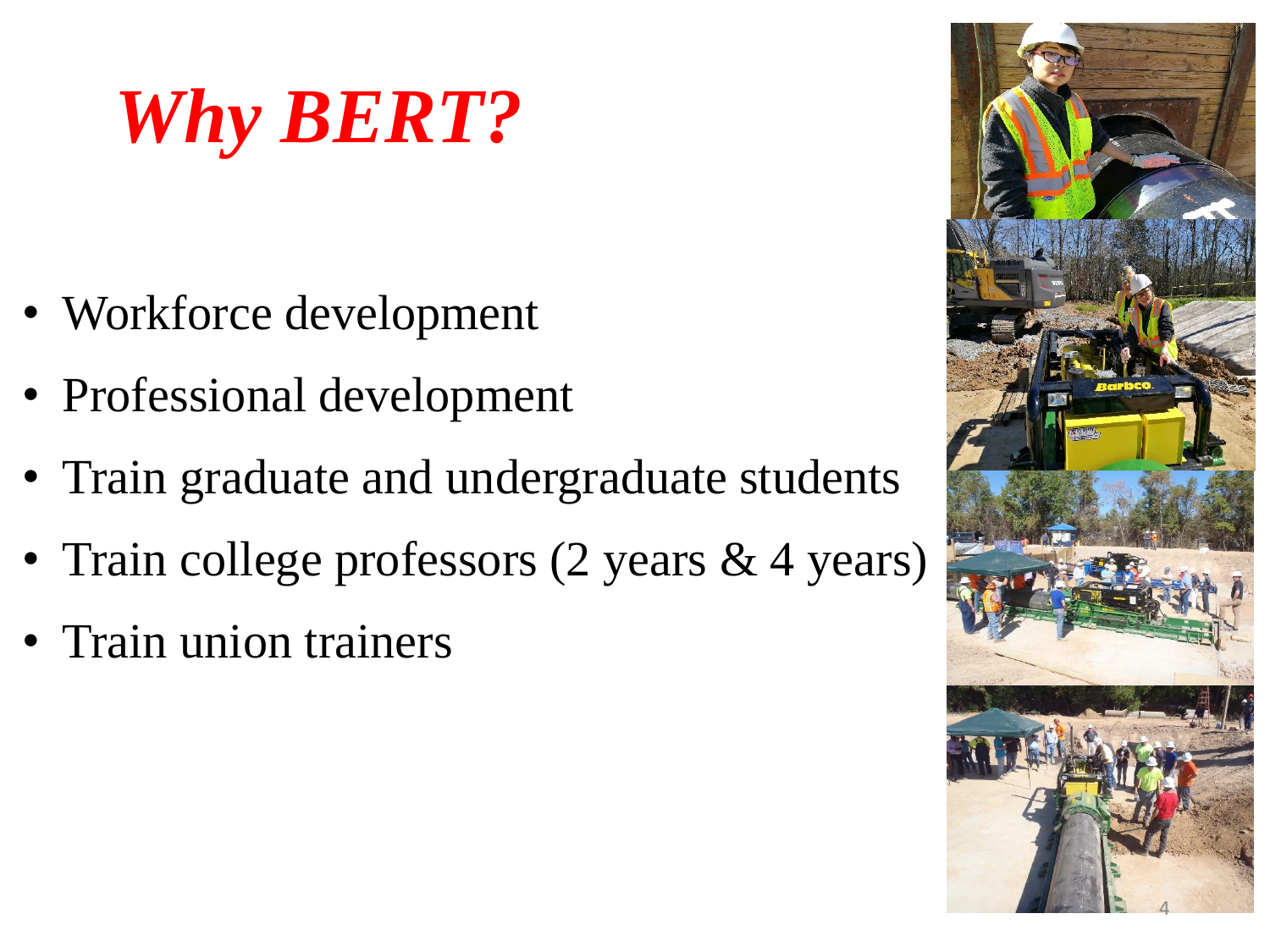### *Barbera Education, Research & Training (BERT) Facility At The Trenchless Technology Center (TTC)*

- TTC honors the past while driving the future through the establishment of the Barbera Education, Research & Training (BERT) Facility. This facility honors the past through the recognition of the contributions of the Barbera family (Leo & Jim) to the trenchless industry. It drives the future of the industry through the establishment of a world-class field training and research facility.
- This facility will be available for the research, development, and training for the entire trenchless technology industry including TTC Specialty Schools such as Auger Boring School and Utility Investigation School. In addition, it will be available for international equipment and material manufactures and technology providers for R&D and technology validation.
- This facility will replace the facility which was used for the previous TTC Auger Boring School (see photos in the side bar). We would like to invite industry organizations to visit TTC to see how this facility and our National Trenchless Technology Research Facility (see top photo in the side bar) can be used to assist their mission.

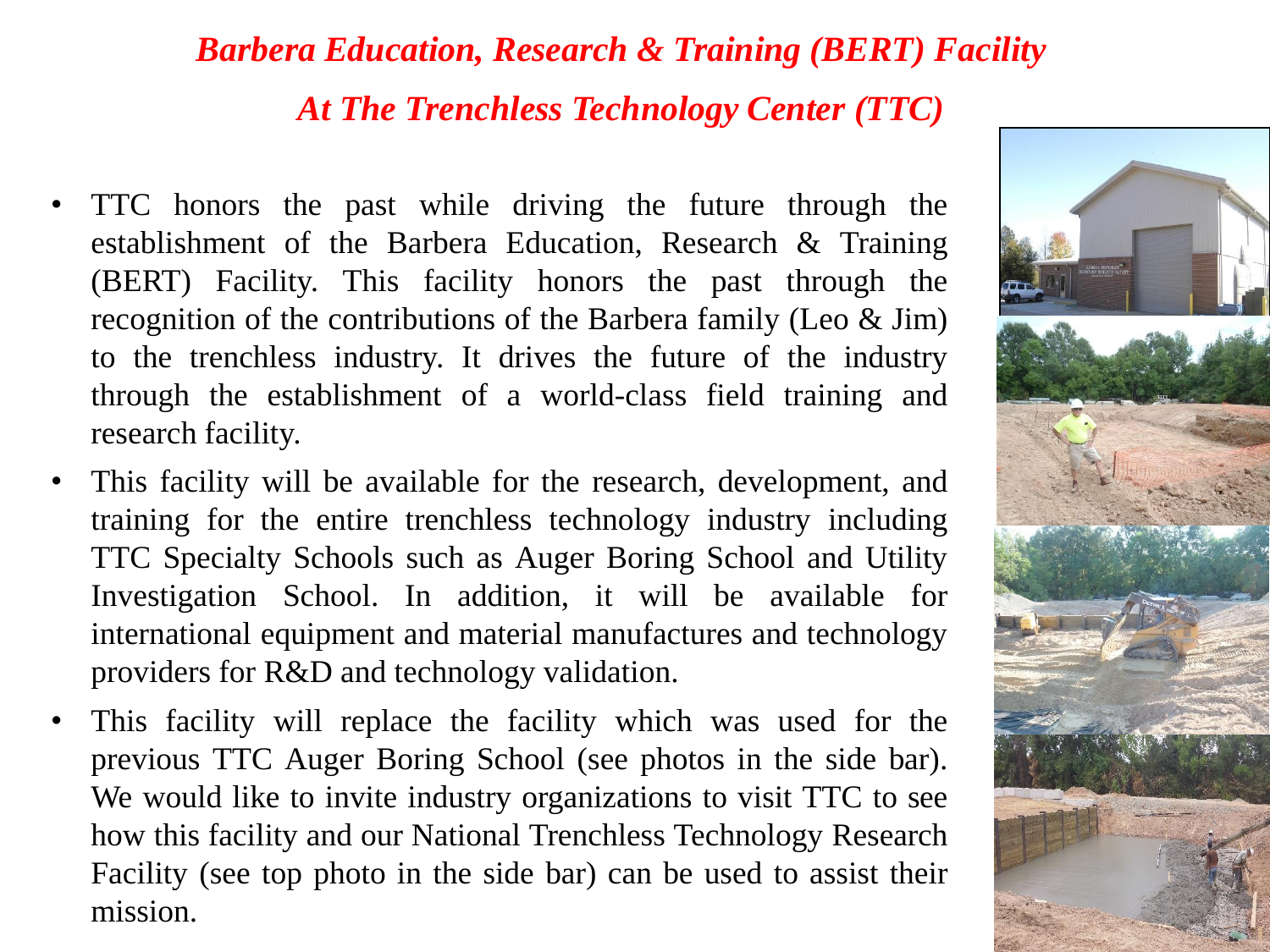This facility will include a climate controlled enclosure features for year-round utilization. It will also have an advanced smart sound system to enhance the learning experience.

### **Sponsorship Options:**

- Diamond: \$100,000 and above
- Platinum: \$50,000 to \$99,999
- Gold: \$25,000 to 49,999
- Silver: \$5,000 to \$24,999
- Sponsor: \$500 to \$4,999

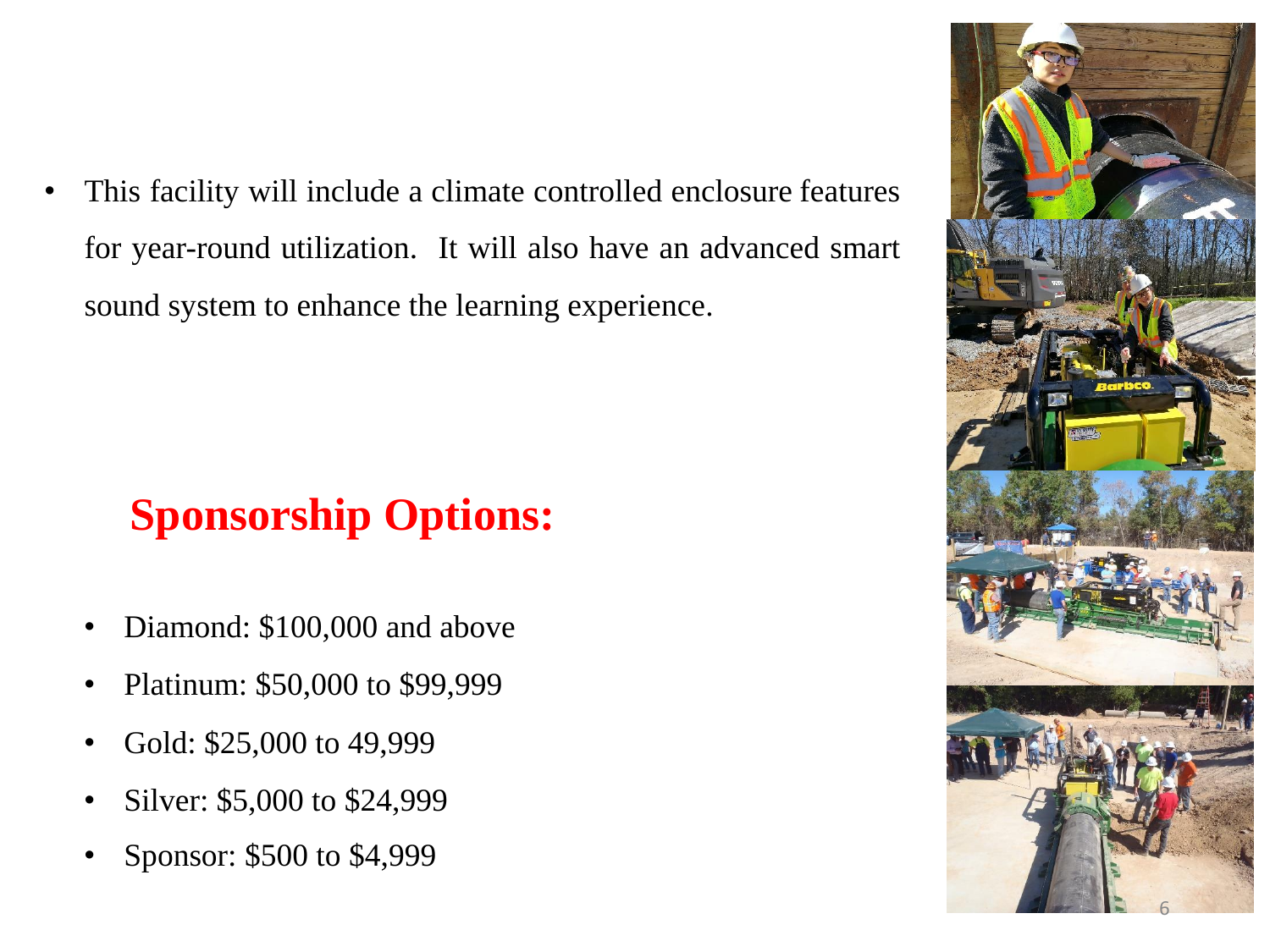

*(In memory of Len Liotti)*

\$50,000

| <b>Louisiana Contractors Educational Trust Fund (CETF)</b> (Vic Weston)           | \$50,000 |
|-----------------------------------------------------------------------------------|----------|
| <i>Barbco</i>                                                                     | \$40,000 |
| U.S. SHORING<br>Shore it, Bore it                                                 | \$25,000 |
| FNCHI<br>NTAL SOLUTIONS                                                           | \$20,000 |
| <b>ESUE</b>                                                                       | \$6,000  |
| <b>Dr. Tom Iseley</b>                                                             | \$5,000  |
| In memory of B.R. Iseley, Grand Father<br>D.T. Iseley, Father<br>Mark Iseley, Son |          |
| Cardno                                                                            | \$5,000  |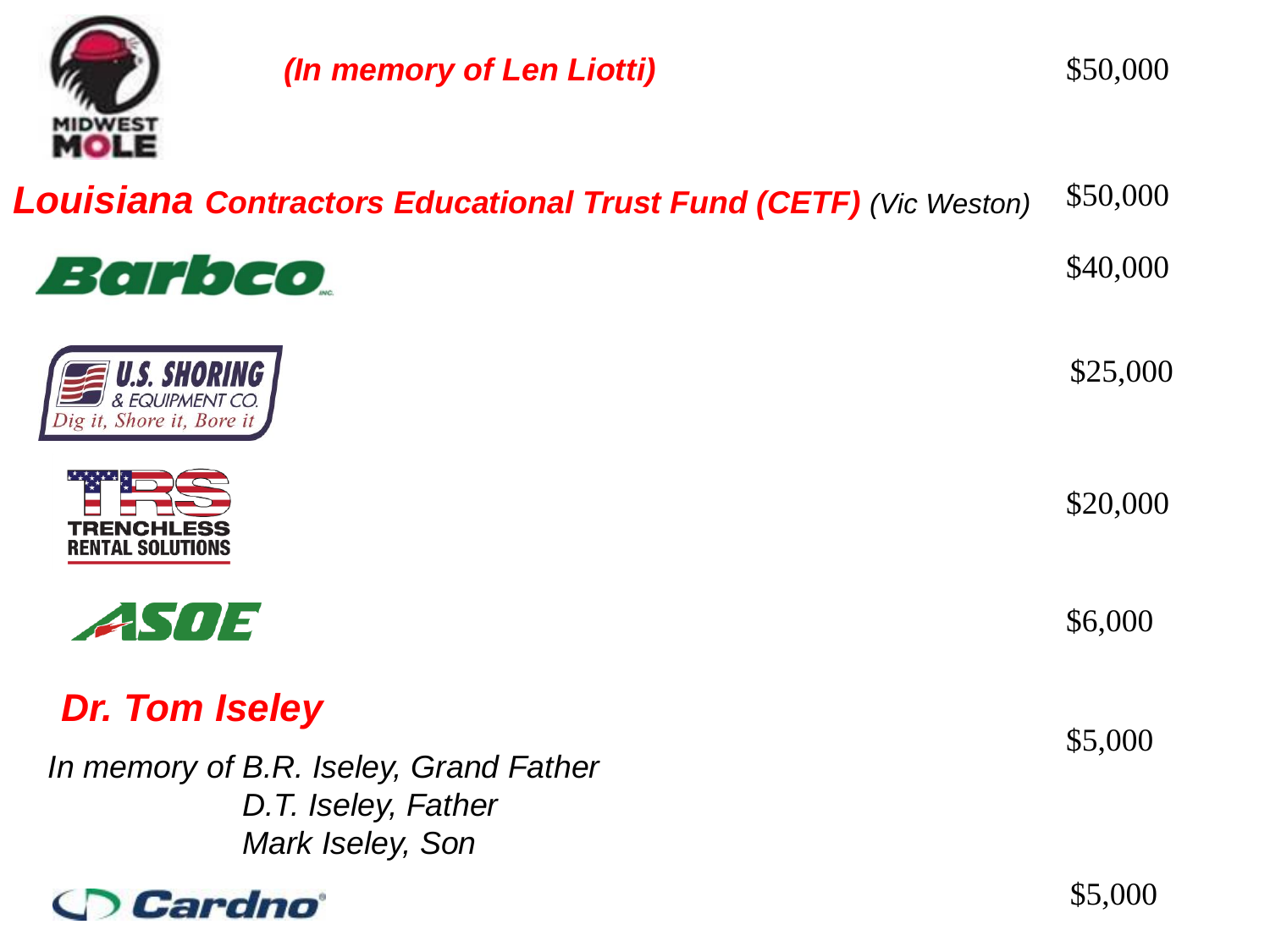| <b>Marilyn Shepard, NASSCO Master Trainer</b><br>President, International Training & Rehab Technologies, Inc. | \$1,000  |
|---------------------------------------------------------------------------------------------------------------|----------|
| <b>TOA GROUT KOGYO Co., Ltd. (Tokyo, JAPAN)</b>                                                               | \$900.00 |
|                                                                                                               | \$500.00 |
| <b>Bijan Khamanian</b> , Division Manager, Hobas Pipe USA                                                     | \$200.00 |
| <b>Rabie Ruziek, Mena Business Development Mgr.,</b><br>Akkerman Representative                               | \$200.00 |

*Total: \$203,800.00*